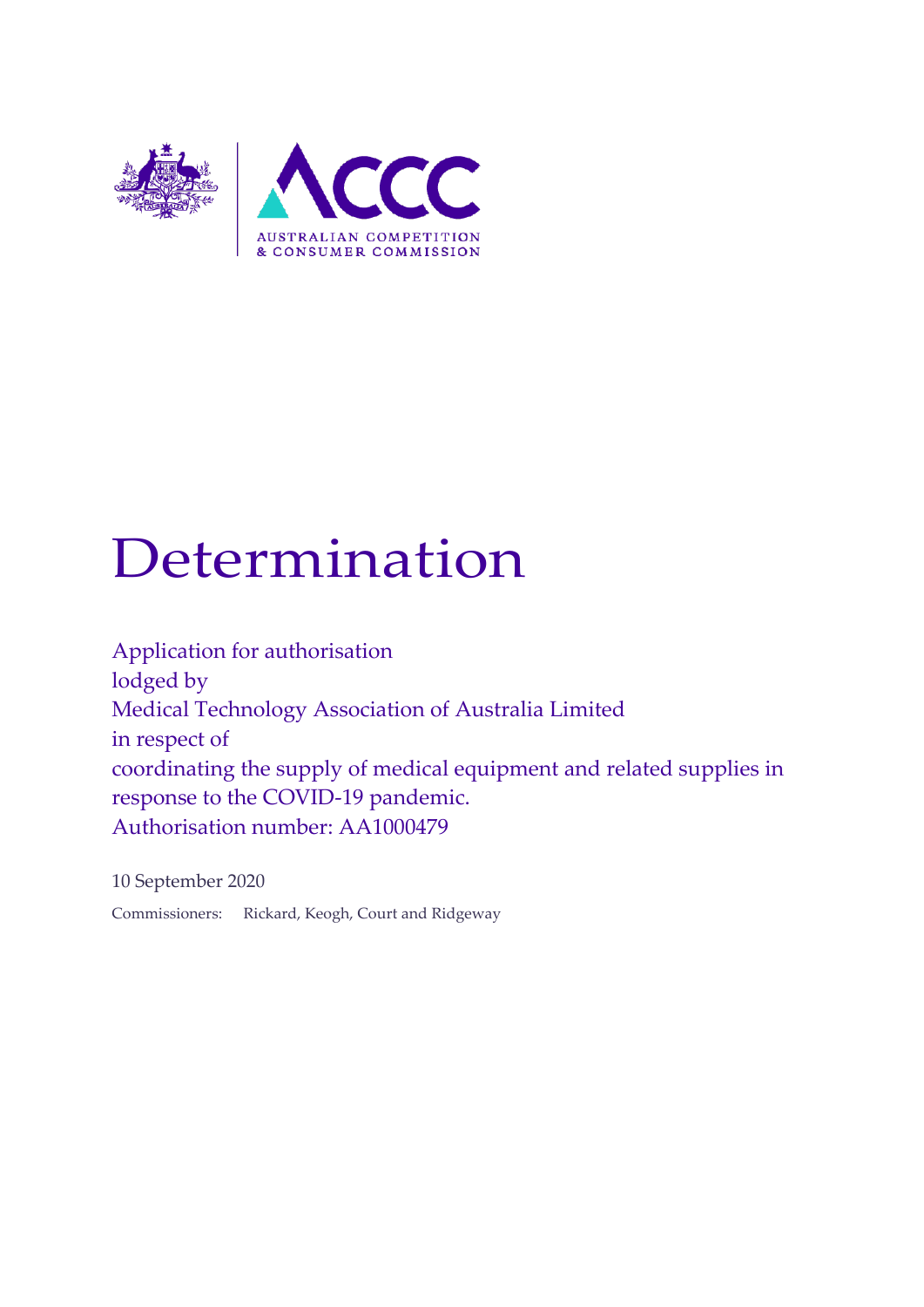# Summary

-

**The ACCC has decided to grant conditional authorisation to Medical Technology Association of Australia Limited (MTAA) to enable MTAA, its members, and relevant non-members in the medical technology industry to coordinate the supply of medical equipment and related supplies in response to the COVID-19 pandemic.**

**Competitors working together to share information and coordinate supply of goods/or services has the potential to lessen competition and result in consumer detriment by restricting supply and increasing prices, stifling innovation and preventing businesses from entering the market. However in this case, the ACCC is satisfied that the arrangements, subject to the reporting conditions, are unlikely to significantly reduce competition beyond the short term and are likely to result in significant public benefits by enabling the participants to exchange information with industry and government and where necessary, coordinate for the supply of medical equipment necessary for the treatment of COVID-19 patients and the resumption of normal health services.**

**The ACCC has decided to grant conditional authorisation until 30 September 2021.**

**This determination is made on 10 September 2020. If no application for review of the determination is made to the Australian Competition Tribunal, the authorisation will come into effect on 2 October 2020.**

# 1. The application for authorisation

- 1.1. On 24 March 2020, Medical Technology Association of Australia Limited (**MTAA**) lodged application for authorisation AA1000479 with the Australian Competition and Consumer Commission (the **ACCC**).
- 1.2. MTAA sought authorisation on behalf of itself, its members and relevant non-members in the medical technology industry (listed in **Attachment A)** to enable them to implement a coordinated strategy in relation to the supply of medical equipment and supplies in response to the COVID-19 pandemic. MTAA also sought authorisation on behalf of future members of MTAA and relevant non-member businesses, on the basis that the relevant parties and products may expand as the Federal Government's response to the COVID-19 pandemic evolves and information relating to new medical equipment and related supplies is required. MTAA sought authorisation for 12 months from the date of final determination. The application for authorisation AA1000479 was made under subsection 88(1) of the *Competition and Consumer Act 2010* (Cth) (the **Act**).
- 1.3. The ACCC may grant authorisation, which provides businesses with legal protection for arrangements that may otherwise risk breaching competition law but are not harmful to competition and/or are likely to result in overall public benefits.
- 1.4. MTAA also requested that the ACCC grant urgent interim authorisation to commence engaging in the conduct while the ACCC considers the substantive application. On 17 April 2020 the ACCC granted interim authorisation under subsection 91(2) of the Act subject to the conditions discussed at paragraph [1.11.](#page-3-0)<sup>1</sup> The interim authorisation remains in place until it is revoked or until the date the ACCC's final determination comes into effect.

<sup>1</sup> ACCC, Medical Technology Association of Australia – [Conditional Interim Authorisation Decision Statement of Reasons,](https://www.accc.gov.au/public-registers/authorisations-and-notifications-registers/authorisations-register/medical-technology-association-of-australia-limited)  17 April 2020.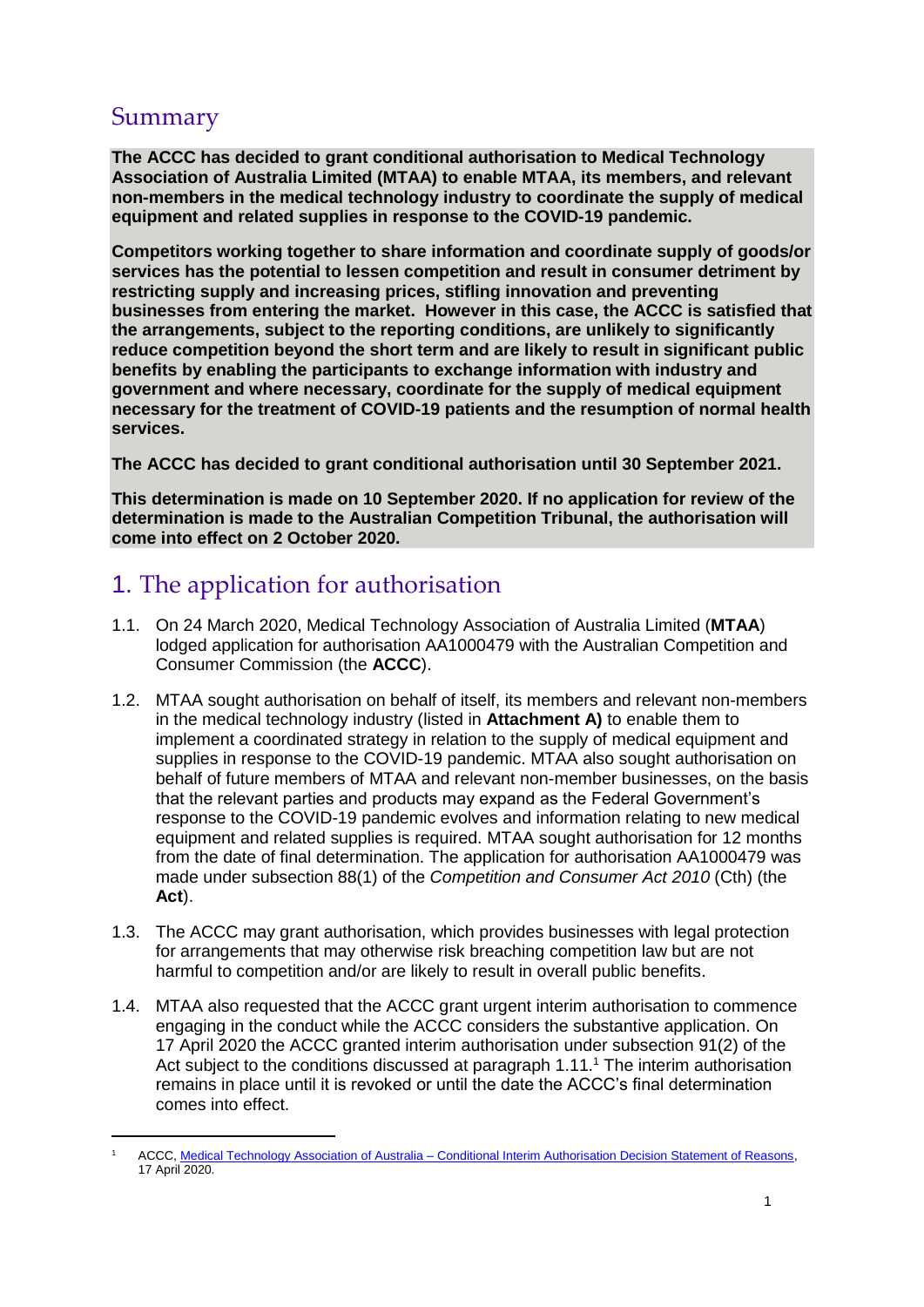# The Applicant

1.5. MTAA is a national association representing more than 100 companies across the medical technology industry. Members of MTAA include manufacturers and suppliers of medical equipment used in the diagnosis, prevention, treatment and management of disease and disability. MTAA's members distribute a wide range of medical equipment, including intensive care unit (**ICU**) ventilators, COVID-19 testing kits and personal protective equipment (**PPE**).

# The Proposed Conduct

- 1.6. MTAA sought authorisation to make and give effect to arrangements, and to exchange information, between MTAA, its members and non-member businesses (the **Participants**) for the purposes of:
	- (a) sharing information regarding:
		- i. available stock and inventory levels, including parts and inputs;
		- ii. actual or likely quantities of stock, parts and/or inputs that can be obtained through existing supply channels;
		- iii. new sources of supply and potential orders or quantities;
		- iv. projected or likely expected demand;
		- v. potential delays or failures in the services of third party domestic and international transport, freight and logistics providers;
		- vi. freight costs; and
		- vii. opportunities to increase domestic manufacturing,

for a range of medical equipment and supplies, being:

- viii. initially, ICU ventilators, COVID-19 testing kits and Personal Protective Equipment; and
- ix. the full range of medical equipment, consumables and technology used in the treatment of intensive care patients; and
- x. other medical equipment and consumables that are required to address the increased demands on the health system arising from the COVID-19 crisis in respect of which there are actual or potential supply constraints because of domestic or global supply shortages or the impact of freight and logistics;
- <span id="page-2-0"></span>(b) coordinating procurement of inputs, manufacturing and coordinating and allocating the fulfilment of orders and supply requests between suppliers;
- (c) prioritising certain requests for supply as nominated by the Federal Government, State and Territory Governments and relevant health authorities; and
- (d) working together to respond to tenders or requests for supply (including sharing information or joint tenders),

(together, the **Proposed Conduct**).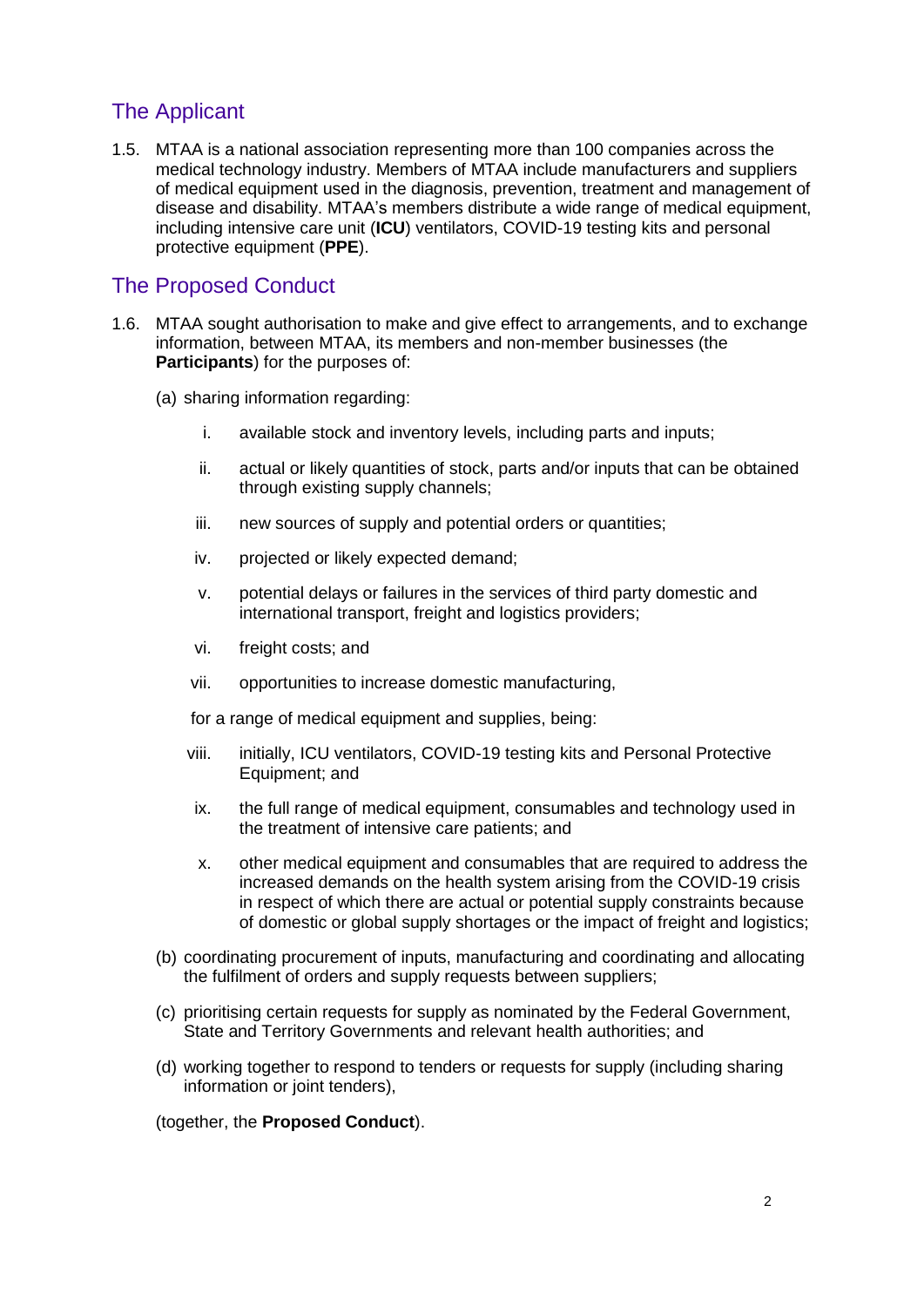1.7. MTAA submitted that it anticipates that State, Territory and Federal health authorities will determine the manner in which they require supplies of necessary medical equipment and related medical supplies to be made by MTAA members and nonmember businesses rather than those matters being determined or agreed among the Participants.

## Interim authorisation

-

- 1.8. MTAA requested urgent interim authorisation to enable the Participants to engage in the Proposed Conduct while the ACCC is considering the substantive application.
- 1.9. On 25 March 2020, the ACCC granted interim authorisation in respect of the application for authorisation AA1000479 lodged by MTAA on 24 March 2020.<sup>2</sup>
- 1.10. On 14 April 2020, MTAA amended its application, expanding upon the conduct proposed, and sought interim authorisation for the conduct described in the amended application. On 17 April 2020, the ACCC revoked the interim authorisation granted on 25 March 2020 and substituted it with conditional interim authorisation under section 91(2) of the Act. $3$
- <span id="page-3-0"></span>1.11. Interim authorisation was granted subject to conditions requiring MTAA to notify the ACCC of any new MTAA members and non-member businesses that may be involved in the Proposed Conduct, and if any of the Participants intend to engage in particular aspects of the Proposed Conduct (the **Conduct Notification Condition**). The conditions also require MTAA to provide regular updates to the ACCC regarding any material decisions and developments in relation to the Proposed Conduct and to provide further information on request by the ACCC.
- 1.12. The conditional interim authorisation granted on 17 April 2020 remains in place until it is revoked or until the date the ACCC's final determination comes into effect.

#### **Notifications under the conditions of interim authorisation**

- 1.13. MTAA has, pursuant to the Conduct Notification Condition, notified the ACCC that two Participants (Grey Innovation Pty Limited and Smiths Medical International Limited) have engaged in the Proposed Conduct. Specifically, these participants have engaged in conduct of the nature described at paragraph 1.6 [\(b\).](#page-2-0) The agreement to engage in the Proposed Conduct between these participants is part of the Australian Emergency Ventilator Project being conducted by a consortium of 30 companies led by Grey Innovation Pty Limited with backing from the Federal and Victorian governments. In August 2020 the project began delivering on the 2000 ventilators it is engaged to manufacture for the National Medical Stockpile.
- 1.14. Additional notifications for new Participants joining the application for authorisation have been also provided to the ACCC by MTAA. A register of notifications made under the interim authorisation is available on the Public [Register for this matter.](https://www.accc.gov.au/public-registers/authorisations-and-notifications-registers/authorisations-register/medical-technology-association-of-australia-limited) Under the conditions of the interim authorisation, MTAA has provided the ACCC with updates in relation to the Proposed Conduct at the ACCC's request. This information is discussed in further detail at paragraph [3.18.](#page-7-0)

<sup>&</sup>lt;sup>2</sup> ACCC, Medical Technology Association of Australia – [Interim Authorisation Decision Statement of Reasons,](https://www.accc.gov.au/public-registers/authorisations-and-notifications-registers/authorisations-register/medical-technology-association-of-australia-limited) 25 March 2020.

<sup>&</sup>lt;sup>3</sup> ACCC, Medical Technology Association of Australia – Conditional Interim Authorisation Decision Statement of Reasons, 17 April 2020.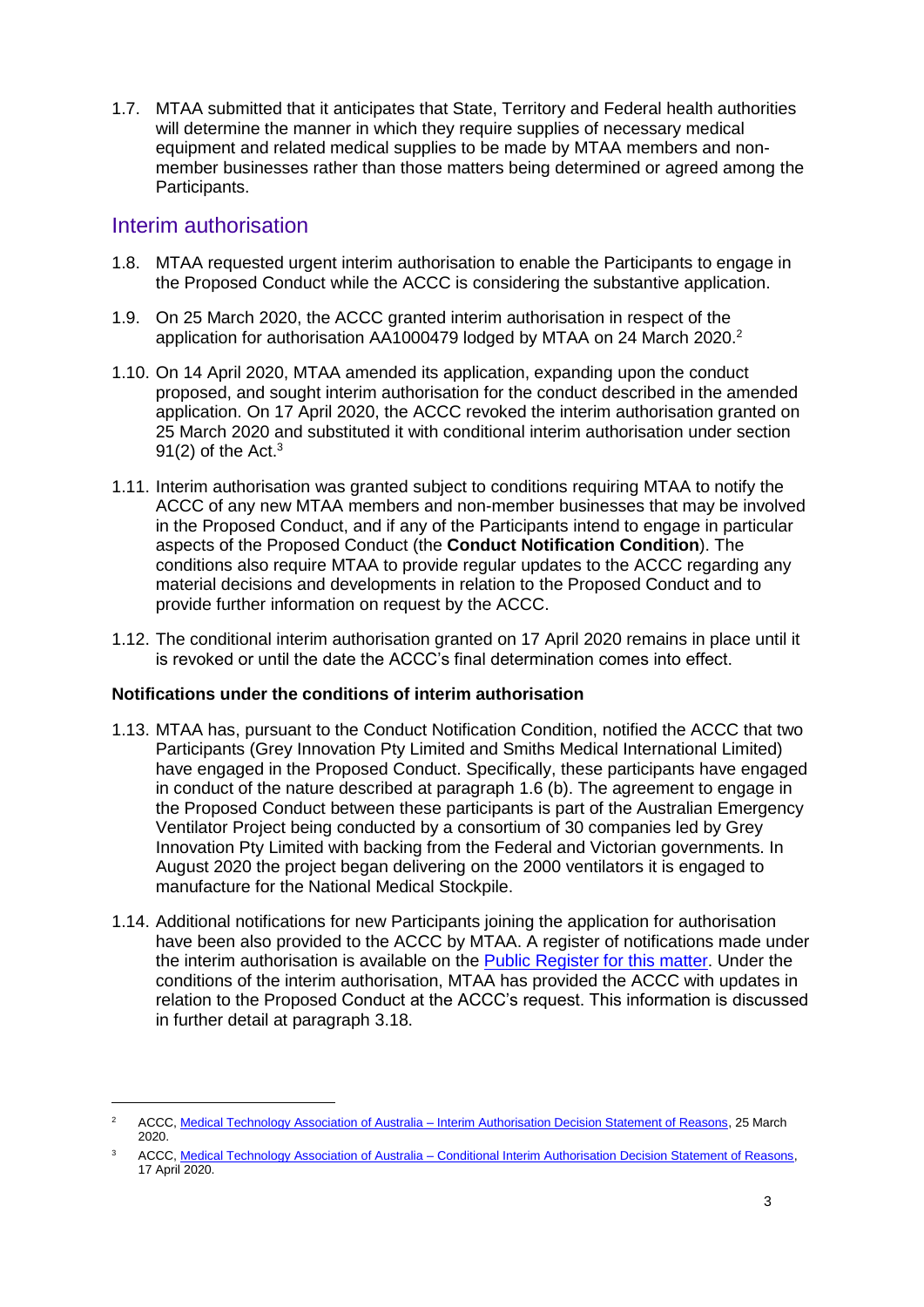# 2. Background

- 2.1. The ACCC recognises the significant challenges occurring as a result of the COVID-19 pandemic. The pandemic has caused a major disruption to society and the economy, with social distancing measures and travel bans affecting various sectors across the economy. In that context, that ACCC has received a large number of applications for authorisation, including interim authorisation, aimed at providing financial relief to businesses and individuals, facilitating the supply of goods and services (including medical products and services) and managing the financial impact of a significant economic shock. At some stages of the pandemic there has been a significant risk of Australia's health services being put under substantial stress, including through the unavailability of sufficient supplies of certain medical products. The identification of this risk and the need for collective and coordinated action by competitors gave rise to the need for applications for authorisation such as this application from MTAA.
- 2.2. MTAA submitted that as the COVID-19 pandemic continues to impact Australia's health system and global supply chains, and with the majority of medical equipment imported into Australia, it is expected that the ongoing supply of medical equipment will be severely constrained. MTAA notes that:
	- the Federal Government advised MTAA that, due to the impact of COVID-19, it is seeking to secure adequate supply of medical equipment necessary for the treatment of COVID-19 patients;
	- the Commonwealth Department of Health requested that MTAA coordinate with its member medical equipment suppliers and other non-member business to identify sources of supply and to also provide advice regarding any constraints or obstacles in securing supply; and
	- the Federal Government has also requested MTAA provide advice as to any emerging issues that may constrain the supply of medical equipment.
- 2.3. MTAA submitted that in order to respond to the Federal Government's requests, it needs to coordinate with MTAA members and non-members in the medical technology industry to make and give effect to arrangements to "implement a coordinated strategy in relation to the supply of medical equipment and supplies in response to the current COVID-19 crisis".

# 3. Consultation

- 3.1. A public consultation process informs the ACCC's assessment of the likely public benefits and detriments from the Proposed Conduct.
- 3.2. Prior to issuing its draft determination, the ACCC invited submissions from a range of potentially interested parties including State and Federal governments and relevant regulatory bodies, consumer groups and relevant industry associations and peak bodies. 4
- 3.3. The ACCC received nine submissions from interested parties, all of which provided general support for the authorisation. Several submissions noted that while there were clear public benefits to flow from the Proposed Conduct, it was important that these measures were temporary to prevent any detrimental impact on competition in the market.

<sup>&</sup>lt;sup>4</sup> The public submissions received are available from the [ACCC's public register.](https://www.accc.gov.au/public-registers/authorisations-and-notifications-registers/authorisations-register/medical-technology-association-of-australia-limited)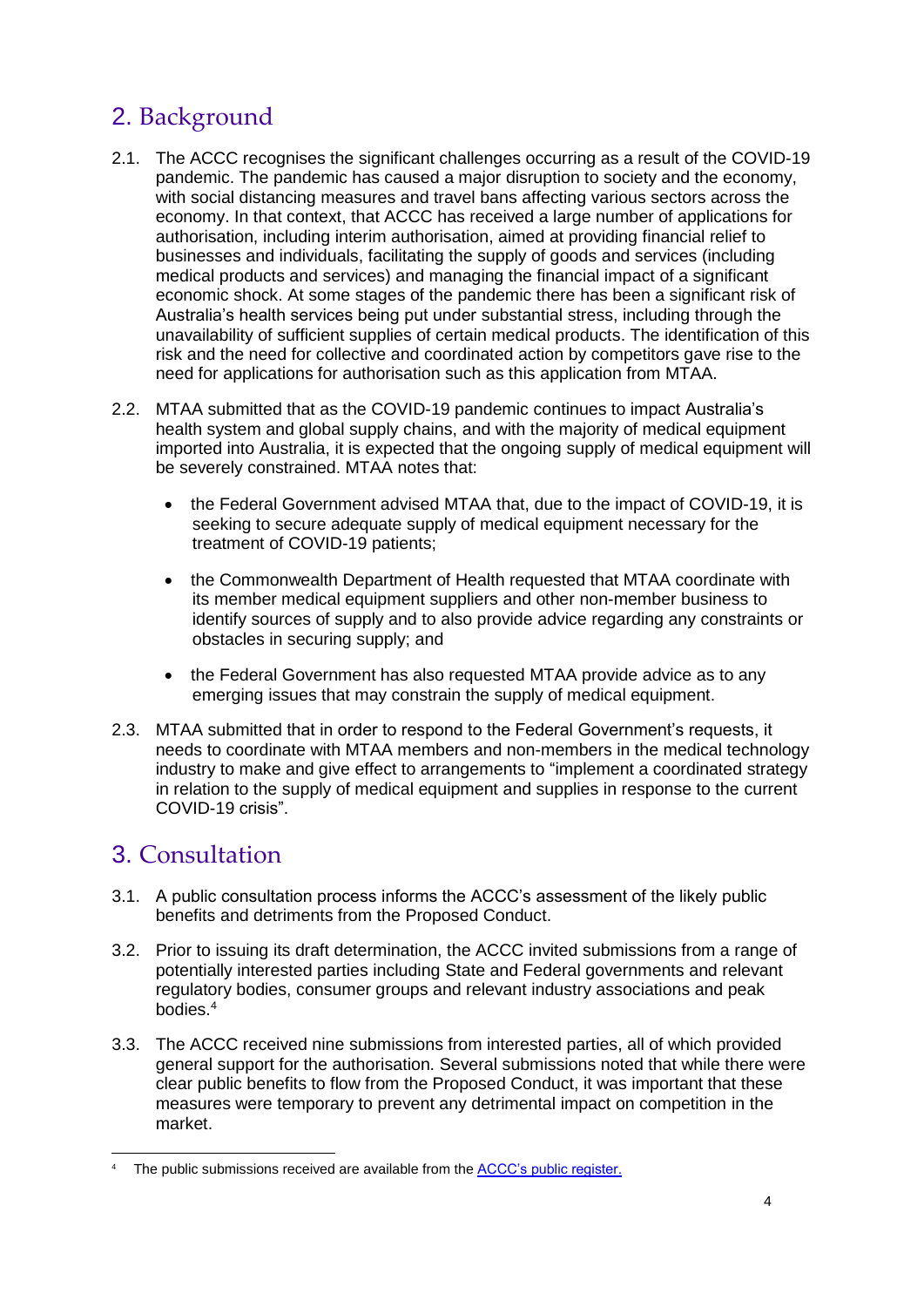- 3.4. The ACCC also contacted the 127 Participants to better understand the effect of the interim authorisation and to provide an opportunity for feedback on the authorisation more generally.
- 3.5. Public submissions by interested parties and responses from the Participants are summarised below and are available on the [Public Register for this matter.](https://www.accc.gov.au/public-registers/authorisations-and-notifications-registers/authorisations-register/medical-technology-association-of-australia-limited)

#### **Interested party submissions**

- 3.6. The Australian Orthopaedic Association (the **AOA**) supported MTAA's application for authorisation, noting that industry groups have been formed which include MTAA members and non-member businesses together with Australian government representatives. The AOA submitted that these stakeholders are cooperating to secure supply and also increase local production and manufacturing of ventilators, COVID-19 testing kits, PPE and other ancillary ICU equipment.
- 3.7. The Australian Healthcare and Hospitals Association (the **AHHA**) strongly supported the application and submitted that it is critical to the ability to address significant supply constraints in the health sector and to ensure health services are appropriately resourced for the resumption of normal services. The AHHA submitted that authorisation is unlikely to have any negative impact on competition in the short to medium term and that the risk of negative impacts in the long term will be mitigated by the ACCC's review processes.
- 3.8. Medicines Australia (**MA**) supported the application and submitted that, in these unprecedented circumstances, suppliers may need to temporarily coordinate arrangements to ensure supply of medical equipment and supplies and in order to provide timely responses and assistance to relevant government bodies. MA submitted that the Proposed Conduct is necessary in managing the Federal, State and Territory governments' response to COVID-19, and accordingly, is in the interest of the Australian public. MA also submitted that such a measure is extraordinary and temporary and, as such, any detrimental effect on competition is outweighed by the public benefit of the Proposed Conduct.
- 3.9. Research Australia submitted that the cooperation involved in the Proposed Conduct is essential if the required medical equipment and supplies are to be produced in a timely and efficient manner.
- 3.10. ARCS Australia submitted that MTAA and its members are playing a vital role in the COVID-19 preparedness and considers it imperative that companies be allowed to coordinate in accordance with the application for authorisation to better meet short term and urgent demand following advice from health agencies.
- 3.11. The Australian Government Department of Industry, Science, Energy and Resources (**DISER**) supported the application for authorisation, including conditions to regularly update the ACCC on specified matters. DISER submitted that the public benefits of a temporary coordinated effort across the sector outweigh the short-term risks of sharing information and coordinating supply. DISER also submitted that limiting the initial authorisation period to 12 months also substantially reduces possible competition risks.
- 3.12. The Victorian Department of Health and Human Services (**VDHHS**) submitted that the COVID-19 pandemic has increased global demand for PPE and medical devices used in the management of patients with COVID-19. VDHHS submitted that, given these global supply chain issues and a rapidly evolving public health emergency, effective collaboration and sharing of knowledge and intelligence within the healthcare industry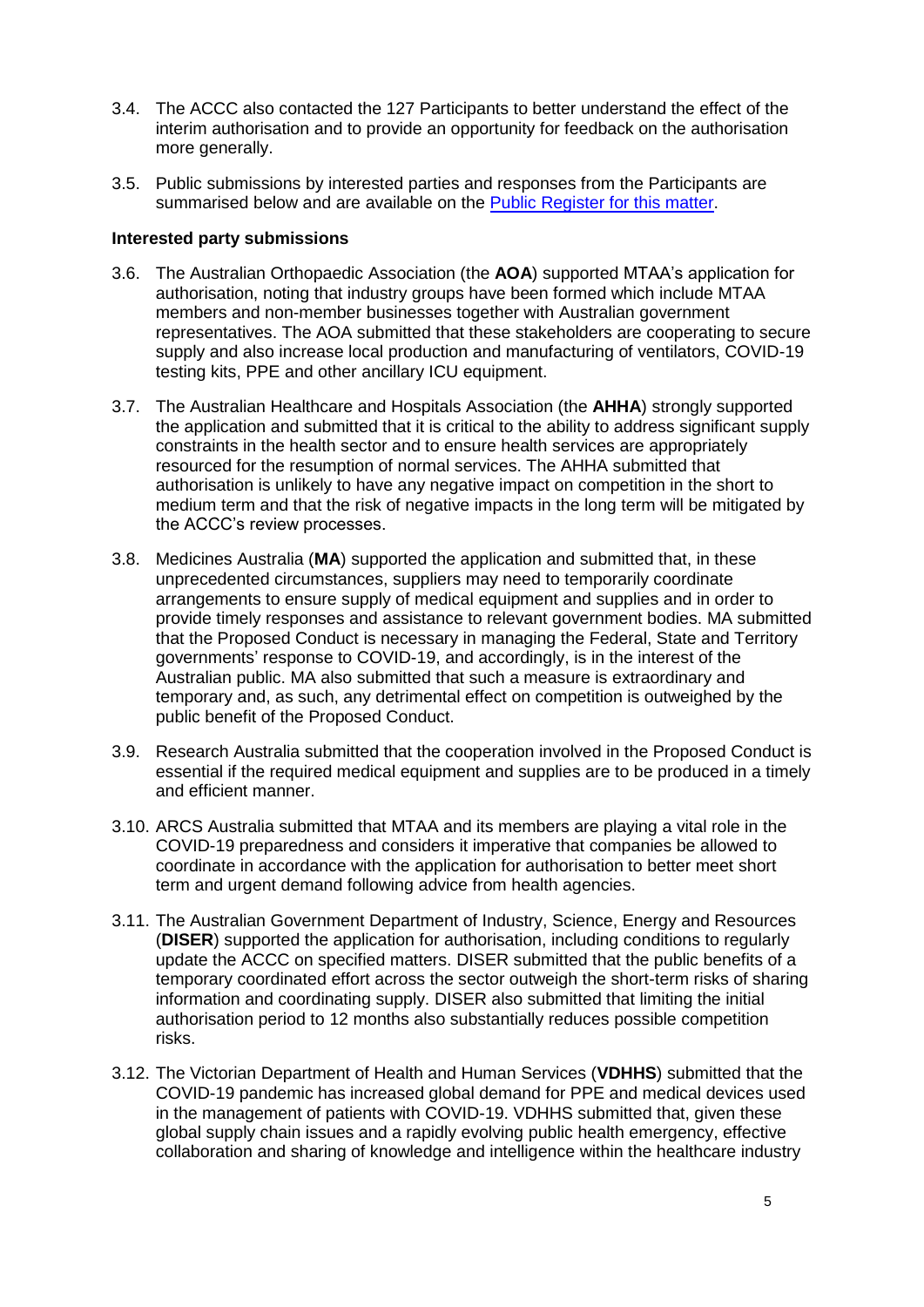is critical and necessary during these unprecedented times to support the work led by all State/Territory and Commonwealth Governments in responding to the pandemic.

- 3.13. MTP Connect supported the application to enable a coordinated strategy to ensure that industry can best meet Australia's medical equipment needs in response to the COVID-19 pandemic. MTP Connect submitted that MTAA has coordinated with its members to identify sources of supply for medical equipment and to provide advice to government regarding constraints and/or obstacles to securing this supply. MTP Connect also submitted that the industry groups are playing an essential role in facilitating local manufacturing of these essential items in anticipation of ongoing disruption in global supply chains.
- 3.14. The Consumers Health Forum of Australia (the **CHF**) supported the application for authorisation on the understanding that the authorisation is limited for the duration of the COVID-19 pandemic and that MTAA will provide regular updates to the ACCC on activities that fit into the Proposed Conduct. The CHF noted that it makes sense for suppliers to be able to communicate with others so as not to waste valuable resources and time duplicating efforts and not filling gaps. The CHF submitted that the overall benefits to consumers outweigh risks of loss of competition and its potential impact on price.

#### **Submissions on the impact of interim authorisation**

- 3.15. The ACCC received 18 public responses to the request for updates<sup>5</sup> on activities carried out under the interim authorisation. Of these responses, 13 Participants advised that they were not engaging in the Proposed Conduct.
- 3.16. Five Participants advised that they were engaging in the Proposed Conduct and made the following comments and claims:
	- The main public benefit is to government stakeholders, in that they get a consolidated source of information on a regular basis from all major suppliers, which is an efficient means of gathering information.
	- There is a natural tendency for suppliers to not share information even if allowed to under this authorisation.
	- Exchanging information has allowed companies to use limited time and resources more effectively, focussing on the gaps – both current and anticipated – rather than over-servicing an area that is already well met.
	- The market for PPE was quite concentrated and certain suppliers had market power that makes it difficult for new entrants. The sharing of information at an industry level has made it easier for a wider array of companies to assist with PPE supply. It is claimed that this has made the market more competitive by lowering the barriers to new entrants.
	- Being able to share information regarding trends in purchasing, challenges with freight suppliers, and preparedness of different health boards has been extremely valuable.
	- The industry was facing a situation where hospitals or laboratories were looking for supplies at the same time, in unprecedented quantities. The market left to its own would not have fulfilled that demand in an efficient manner. The interim

The public submissions received are available from the [ACCC's public register.](https://www.accc.gov.au/public-registers/authorisations-and-notifications-registers/authorisations-register/medical-technology-association-of-australia-limited)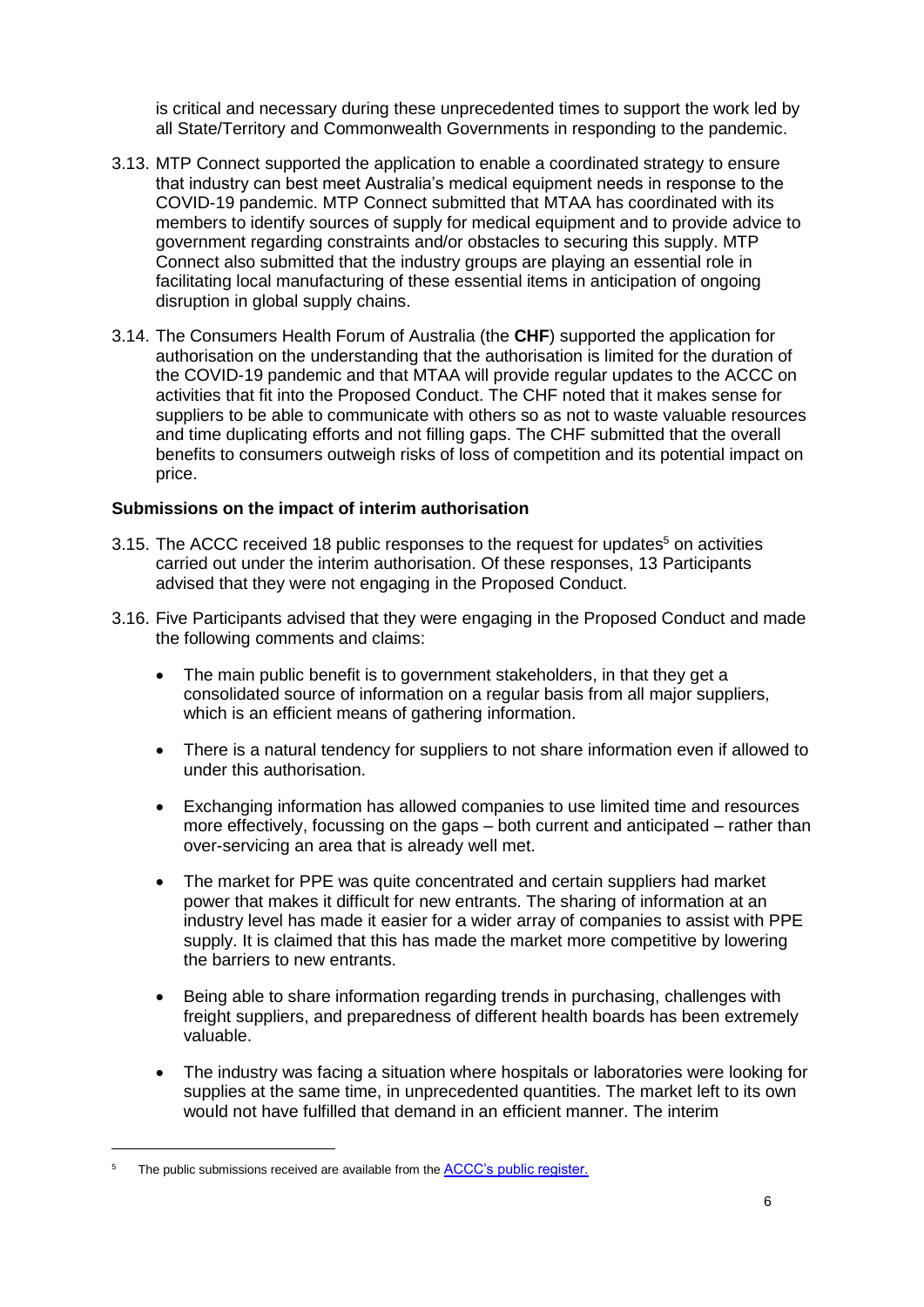authorisation has created visibility of relevant supply and demand and enabled suppliers to meet an urgent need.

#### **Submissions on the draft determination**

- 3.17. On 26 June 2020 the ACCC issued a draft determination proposing to grant authorisation until 24 March 2021.<sup>6</sup> A pre-decision conference was not requested and the ACCC did not receive any submissions following the draft determination.
- <span id="page-7-0"></span>3.18. Under the conditions of the interim authorisation, MTAA has provided the ACCC with updates in relation to the Proposed Conduct at the ACCC's request. As of 5 August 2020, MTAA has advised that the Participants are not currently engaging in the Proposed Conduct (beyond continuing to give effect to the arrangements discussed at paragraph 1.13). However, MTAA continues to monitor supply issues for medical equipment, particularly stocks of PPE. MTAA notes that the COVID-19 situation is continuing to evolve in Australia, particularly in Victoria, and there remains a high risk of the virus spreading across state borders as well as a persistent risk of increased community transmission. Additionally, MTAA states that demand on state health departments to supply PPE, COVID-19 testing kits, and ventilator consumables to hospital organisations and health services remains high and if required, MTAA will reconvene the working groups (discussed further at paragraph [4.9\)](#page-8-0) to share relevant information and provide updates to governments.

# 4. ACCC assessment

- 4.1. The ACCC's assessment of the Proposed Conduct is carried out in accordance with the relevant authorisation test contained in the Act.
- 4.2. MTAA sought authorisation for Proposed Conduct that would or might constitute a cartel provision within the meaning of Division 1 of Part IV of the Act and may substantially lessen competition within the meaning of section 45 of the Act. Consistent with subsection 90(7) and 90(8) of the Act, the ACCC must not grant authorisation unless it is satisfied, in all the circumstances, that the conduct would result or be likely to result in a benefit to the public, and the benefit would outweigh the detriment to the public that would be likely to result (**authorisation test**).

# Relevant areas of Competition

-

- 4.3. To assess the likely effect of the Proposed Conduct, the ACCC identifies the relevant areas of competition likely to be impacted.
- 4.4. MTAA did not specifically describe the relevant areas of competition.
- 4.5. The ACCC considers that the relevant areas of competition are likely to be for the supply of medical equipment and related medical supplies relevant to the treatment of COVID-19, including ICU ventilators, COVID-19 testing kits, and PPE. The ACCC does not consider that a precise definition of the market is necessary for the assessment of the Proposed Conduct.

# Future with and without the Proposed Conduct

4.6. In applying the authorisation test, the ACCC compares the likely future with the Proposed Conduct that is the subject of the authorisation to the likely future in which the Proposed Conduct does not occur.<sup>7</sup>

<sup>&</sup>lt;sup>6</sup> ACCC, Medical Technology Association of Australia – [Draft Determination,](https://www.accc.gov.au/public-registers/authorisations-and-notifications-registers/authorisations-register/medical-technology-association-of-australia-limited) 26 June 2020.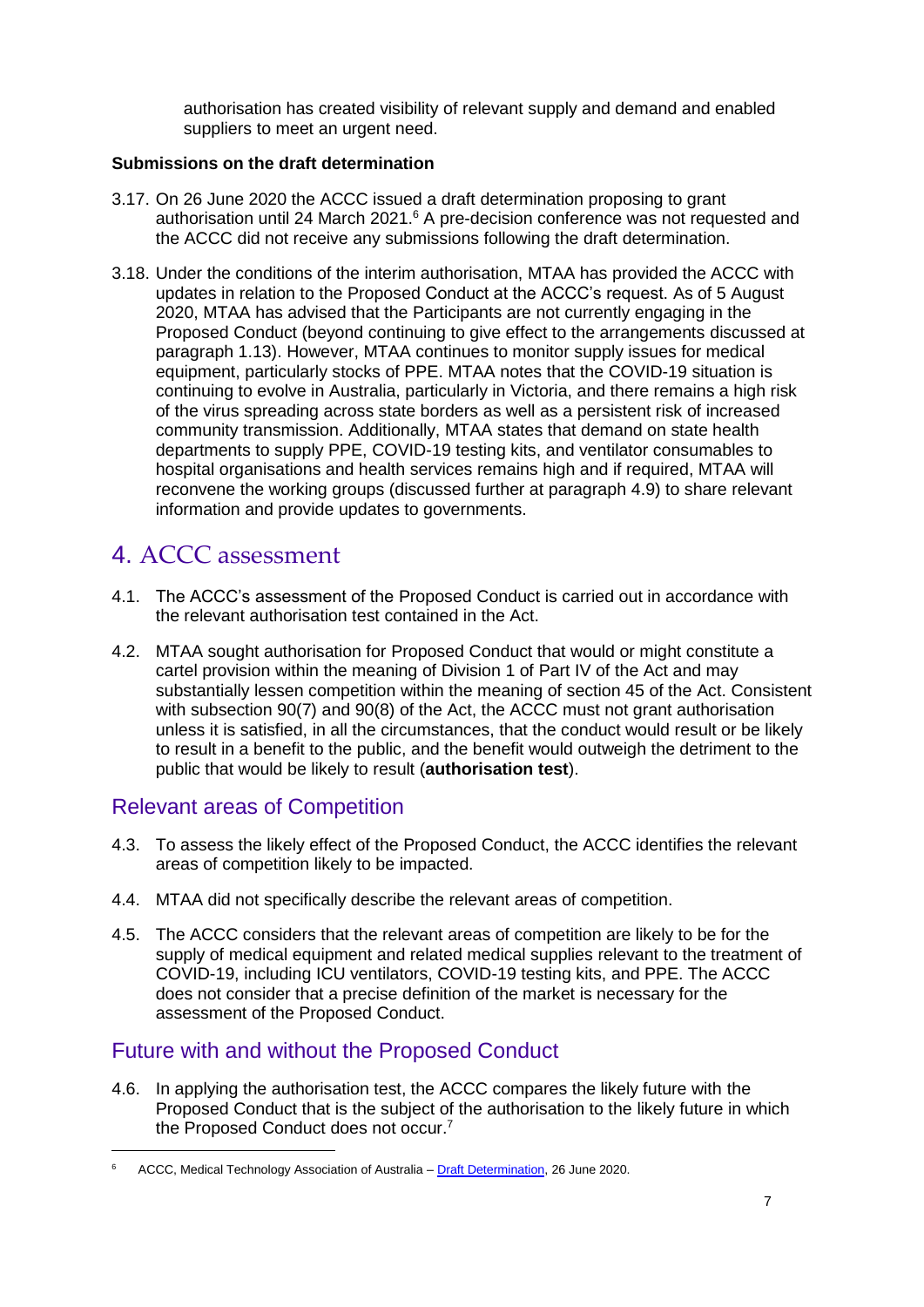- 4.7. The rationale for the Proposed Conduct is closely linked with the impacts of COVID-19 in Australia. The future likelihood and severity of those impacts is uncertain at this point in time.
- <span id="page-8-1"></span>4.8. The ACCC notes that COVID-19 infection rates in Australia are relatively low and the demand for medical equipment and related supplies has largely stabilised since peaks in March and April 2020, even with recent increases in infections in some states. However, as noted by MTAA in its application, the majority of medical equipment is imported into Australia. Consequently, the continued increase of infection rates internationally is likely to influence the availability of supply of medical equipment and related medical supplies in Australia. Accordingly, the future with and without the Proposed Conduct is more difficult to predict compared to applications for authorisation that are not related to the COVID-19 pandemic, or those where the Australian circumstances are more insulated from global factors.
- <span id="page-8-0"></span>4.9. The ACCC considers that in the future with the Proposed Conduct, where necessary, the Participants will advise and share information through three working groups that have been established (ICU consumables, ventilators, and PPE) with State, Territory and Federal government departments as required. The Participants will be able to coordinate activities relating to the supply of medical equipment. As has occurred under interim authorisation, the extent to which the Participants can engage in the Proposed Conduct will continue to be influenced by State, Territory and Federal health authorities who will determine the manner in which they require supplies of necessary medical equipment and related medical supplies to be made.
- 4.10. The ACCC considers that in the future without the Proposed Conduct, the Participants and State, Territory and Federal government departments may be less able to quickly and effectively respond to any increase in the rate of COVID-19 infection in Australia or internationally, and so the supply of medical equipment and related medical supplies may not be able to meet demand.

# Public benefits

4.11. The Act does not define what constitutes a public benefit. The ACCC adopts a broad approach. This is consistent with the Australian Competition Tribunal (the **Tribunal**) which has stated that the term should be given its widest possible meaning, and includes:

*…anything of value to the community generally, any contribution to the aims pursued by society including as one of its principal elements … the achievement of the economic goals of efficiency and progress. <sup>8</sup>*

#### **MTAA's submission**

- 4.12. MTAA submitted that the Proposed Conduct will allow the Participants to coordinate their manufacturing and supply activities and exchange information so that areas of supply shortage and constraint can be addressed more quickly and effectively to assist governments to respond more effectively to COVID-19.
- 4.13. MTAA further submitted that the Proposed Conduct will allow the Participants to more effectively advise the State, Territory and Federal governments and relevant health

<sup>7</sup> Re Queensland Independent Wholesalers Ltd (1995) 132 ALR 225; Re Qantas Airways Ltd [2004] ACompT 9; Re VFF Chicken Meat Growers Boycott Authorisation [2006] ACompT 2; Re Application by Medicines Australia Inc [2007] ACompT 4; Re Macquarie Generation and AGL Energy Ltd [2014] ACompT 1.

<sup>&</sup>lt;sup>8</sup> Queensland Co-operative Milling Association Ltd (1976) ATPR 40-012 at 17,242; cited with approval in Re 7-Eleven Stores (1994) ATPR 41-357 at 42,677.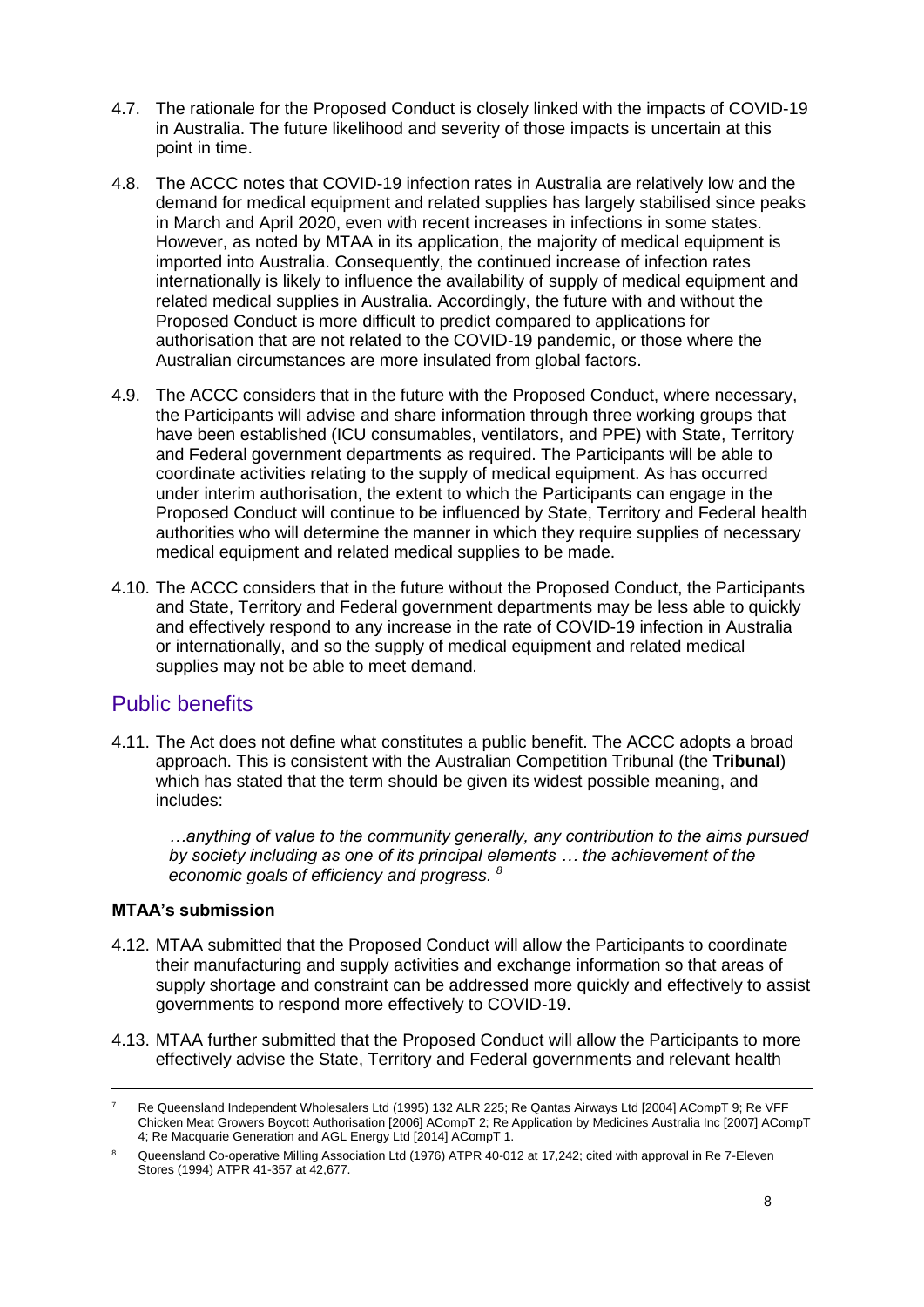agencies in relation to the supply of medical equipment. MTAA claimed this is essential to ensuring a coordinated and effective response to an unprecedented public health crisis.

#### **Interested party submissions**

- 4.14. The AHHA, MA, and Research Australia supported the Proposed Conduct as a means of addressing significant supply constraints in the health sector bought about by the COVID-19 pandemic in a timely and efficient manner. The AHHA also noted that the Proposed Conduct will ensure health services are appropriately resourced for the resumption of normal health services. VDHHS and MA further submitted that the Proposed Conduct will be beneficial in supporting work led by State, Territory and Federal Governments in responding to the COVID-19 pandemic.
- 4.15. MTP Connect and VDHHS noted that the COVID-19 pandemic has seriously impacted the global supply chain for medical equipment and related supplies and that the coordinated efforts of the Participants, through the working groups, are playing a key role in facilitating a domestic response in anticipation of ongoing disruptions.

#### **The ACCC's views**

- 4.16. The ACCC considers there are likely to be significant public benefits from the Proposed Conduct, including:
	- ensuring a sufficient supply of medical equipment and related medical supplies through the coordination of manufacturing and supply activities both in response to the COVID-19 pandemic and for the resumption of normal health services; and
	- providing effective and transparent advice to the State, Territory and Federal governments on the supply of medical equipment and related medical supplies which is essential to ensuring a coordinated and effective response to the COVID-19 situation.
- 4.17. Those public benefits arise to the extent to which there are, or there are risks of, significant numbers of COVID-19 infections in Australia (and, as noted at paragraph [4.8,](#page-8-1) overseas due to Australia's reliance on imported medical equipment). The ACCC notes that, even with recent increases in some states, COVID-19 infection rates in Australia have not been as high as initially projected and therefore the demand for relevant medical equipment and related medical supplies (and in turn, the need for the Proposed Conduct) has not been as great as may have been anticipated. However, the risk of continued increases in infection rates in Australia (and overseas) remains and therefore there remains a threat to the supply of relevant medical equipment and related medical supplies.
- 4.18. The ACCC acknowledges that to the extent infection rates in Australia remain relatively low, and there are no associated critical issues in the supply and/or demand of relevant medical equipment and supplies, the actual reliance by the Participants on the Proposed Conduct may be limited. However, given the uncertain environment, in which delays and inefficiencies may have significant public health consequences, the Proposed Conduct is likely to mitigate these risks to a significant extent by enabling urgent action if the need arises and this in itself is a public benefit.

## Public detriments

4.19. The Act does not define what constitutes a public detriment. The ACCC adopts a broad approach. This is consistent with the Tribunal which has defined it as: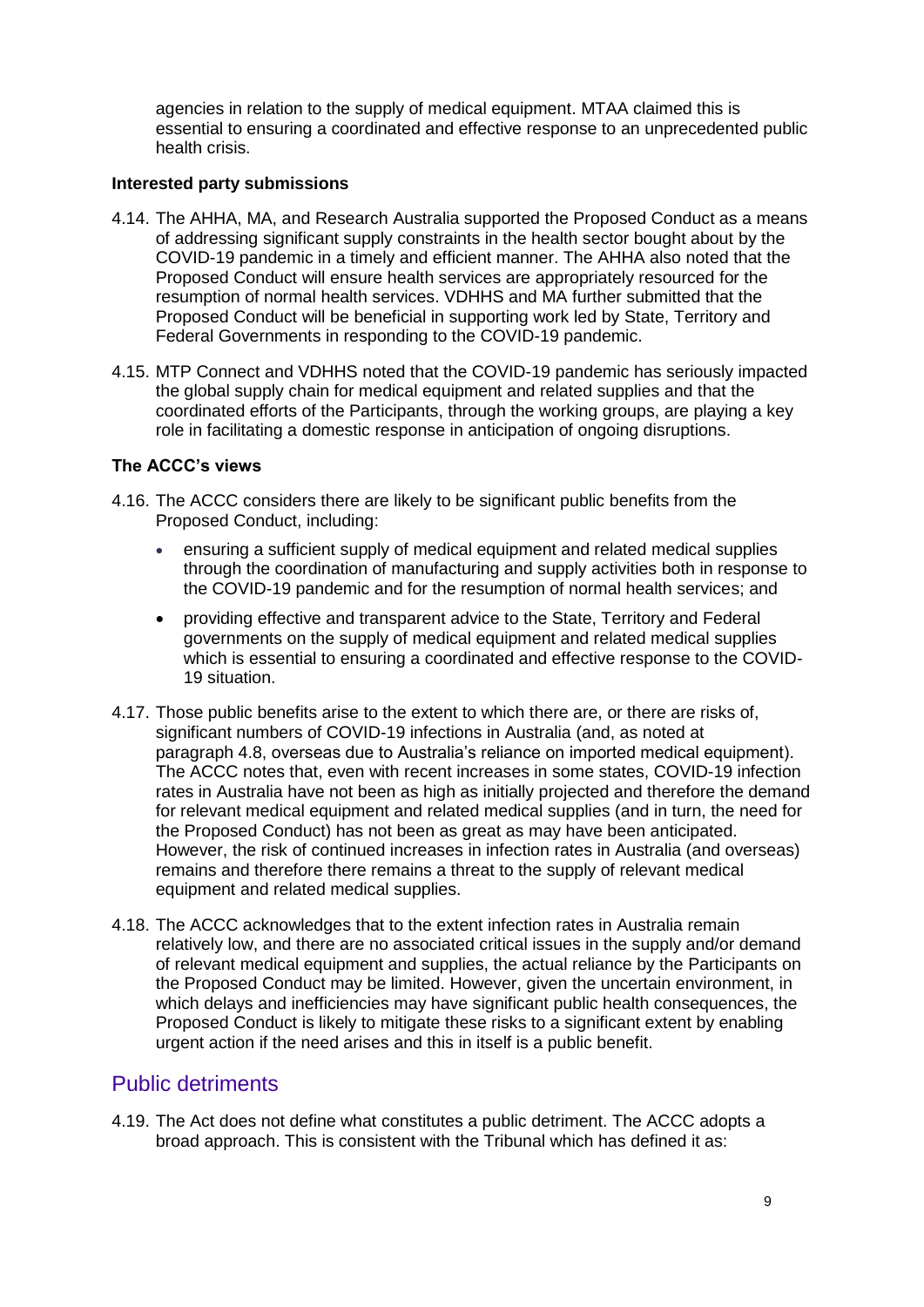*…any impairment to the community generally, any harm or damage to the aims pursued by the society including as one of its principal elements the achievement of the goal of economic efficiency.<sup>9</sup>*

- 4.20. MTAA submitted that the Proposed Conduct would include the exchanging of information around pricing and quantities, and the coordination of supply, however it does not extend to setting or agreeing prices for medical equipment and related medical supplies (which will remain at the discretion of each Participant). Accordingly, MTAA submitted that there are not any significant public detriments associated with the Proposed Conduct.
- 4.21. A number of submissions from interested parties noted that the temporary duration of the authorisation was important to ensuring that there was limited public detriment, particularly to prevent long term impact on competition.
- 4.22. The ACCC considers that the Proposed Conduct risks removing or reducing competition in the manufacture and supply of medical equipment and related medical supplies by enabling competitors to share information, coordinate procurement and work together to respond to tenders or requests for supply. The ACCC notes that conduct of this type normally gives rise to significant concerns regarding the extent to which it might significantly impact competition.
- 4.23. Although the long-term effects of the COVID-19 pandemic are somewhat uncertain, the ACCC considers that there are a number of factors that mitigate any significant public detriment, including as a result of any lessening of competition:
	- The Proposed Conduct, and authorisation itself, is a temporary measure.
	- Authorisation is subject to reporting conditions requiring MTAA to provide fortnightly updates to the ACCC regarding any meetings, discussions, developments and decisions in relation to the Proposed Conduct.
	- Engaging in the Proposed Conduct is voluntary and the authorisation enables both new MTAA members and non-member businesses to join at any stage.
	- The Proposed Conduct will be influenced by what State, Territory and Federal health authorities determine is required in terms of the supply of medical equipment and related supplies in response to the COVID-19 pandemic.
	- The information shared under the Proposed Conduct will predominantly be timelimited, so will lose relevance following the end of the Proposed Conduct and authorisation.

#### **Potential to facilitate unauthorised information sharing and coordination**

4.24. Agreements among competitors increase the potential for anticompetitive coordination beyond the scope of the application. While the Proposed Conduct is limited to coordination in relation to the supply of medical equipment and related medical supplies in response to the COVID-19 pandemic, these discussions may give rise to opportunities to discuss other matters. This could lead, either explicitly or tacitly, to agreements in relation to the supply of equipment, devices and other products not relevant to the COVID-19 pandemic. Such conduct could significantly reduce competition in relation to these products.

<sup>9</sup> Re 7-Eleven Stores (1994) ATPR 41-357 at 42,683.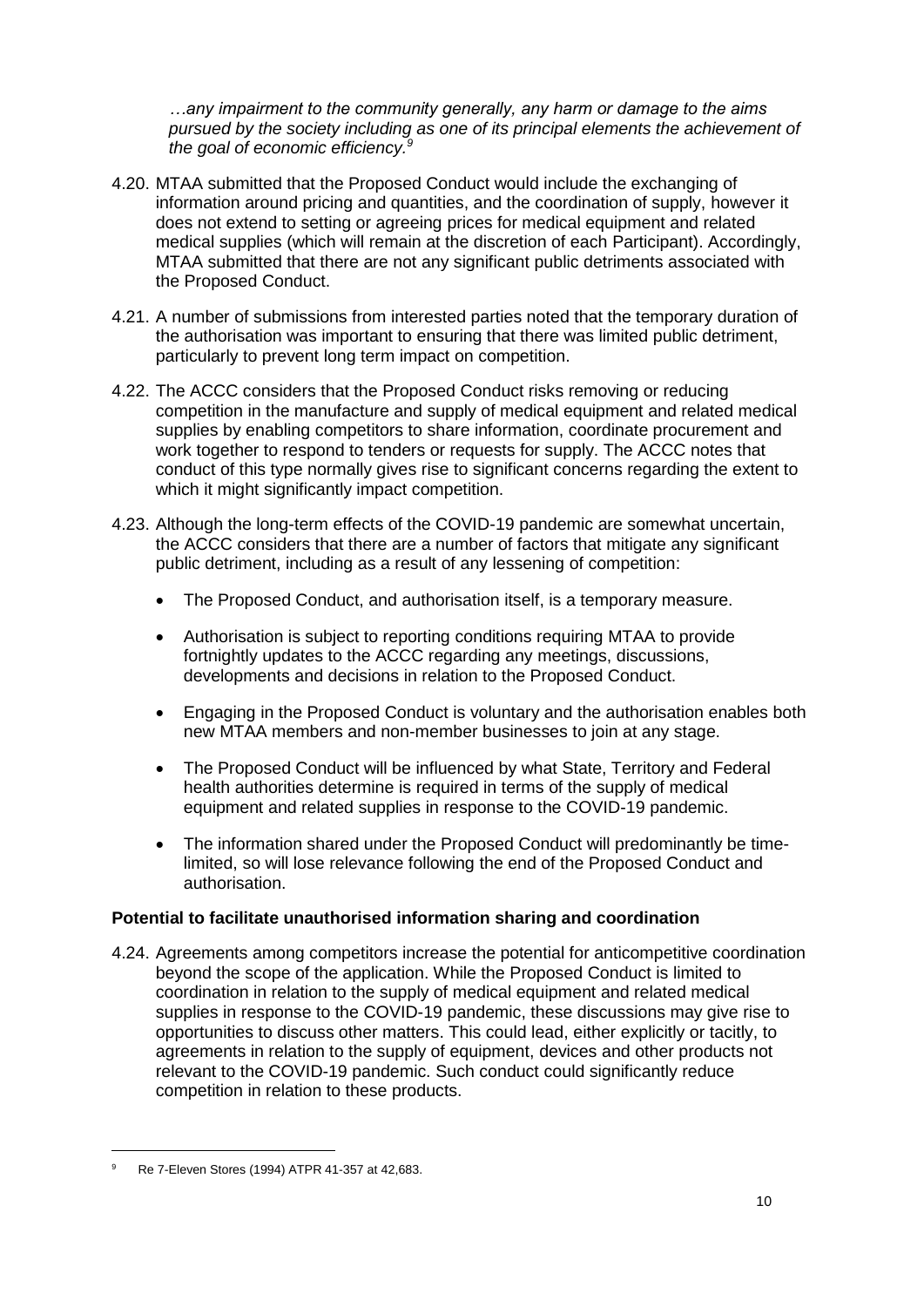4.25. Agreements in relation to the supply of equipment, devices and other products not relevant to the COVID-19 pandemic are not protected under the authorisation. Any such agreements would be subject to investigation by the ACCC and, as appropriate, prosecution under the Act. On this basis, the ACCC considers that the risk of coordination more broadly is limited.

# **Conditions**

- 4.26. The interim authorisation was granted subject to four conditions, briefly discussed at paragraph [1.11.](#page-3-0)
- 4.27. The ACCC has amended the condition requiring MTAA to provide regular updates to the ACCC regarding material decisions to instead require MTAA to provide fortnightly reports to the ACCC to be published on the ACCC's public register (subject to the ACCC deciding to exclude material from the register). The amended condition is stated in full at paragraph [5.13.](#page-13-0)
- 4.28. The ACCC considers the amendment to this condition is appropriate to assist in the efficient monitoring of the Proposed Conduct for the duration of the authorised period.

# Balance of public benefit and detriment

- 4.29. The ACCC considers that the Proposed Conduct is likely to result in significant public benefits by enabling the Participants to exchange information with industry and government and where necessary, coordinate the supply of medical equipment necessary for the treatment of COVID-19 patients and the resumption of normal health services following any period of increased demand during the pandemic.
- 4.30. The ACCC considers that the Proposed Conduct is unlikely to result in significant public detriments, including as a result of any lessening of competition.
- 4.31. Further, it remains the case that the extent to which the Proposed Conduct is engaged in will be influenced by State, Territory and Federal health authorities who will determine the manner in which they require supplies of necessary medical equipment to be made available by the Participants.
- 4.32. For the reasons outlined in this determination, and subject to the conditions, the ACCC considers that the Proposed Conduct is likely to result in a public benefit and that this public benefit would outweigh any likely detriment to the public from the Proposed Conduct.

# Length of authorisation

- 4.33. The Act allows the ACCC to grant authorisation for a limited period of time.<sup>10</sup> This enables the ACCC to be in a position to be satisfied that the likely public benefits will outweigh the detriments for the period of authorisation. It also enables the ACCC to review the authorisation, and the public benefits and detriments that have resulted, after an appropriate period.
- 4.34. In this instance, MTAA seeks authorisation for 12 months from the date of final authorisation.
- 4.35. The ACCC grants conditional authorisation until 30 September 2021.

<sup>-</sup> $10$  Subsection 91(1) of the Act.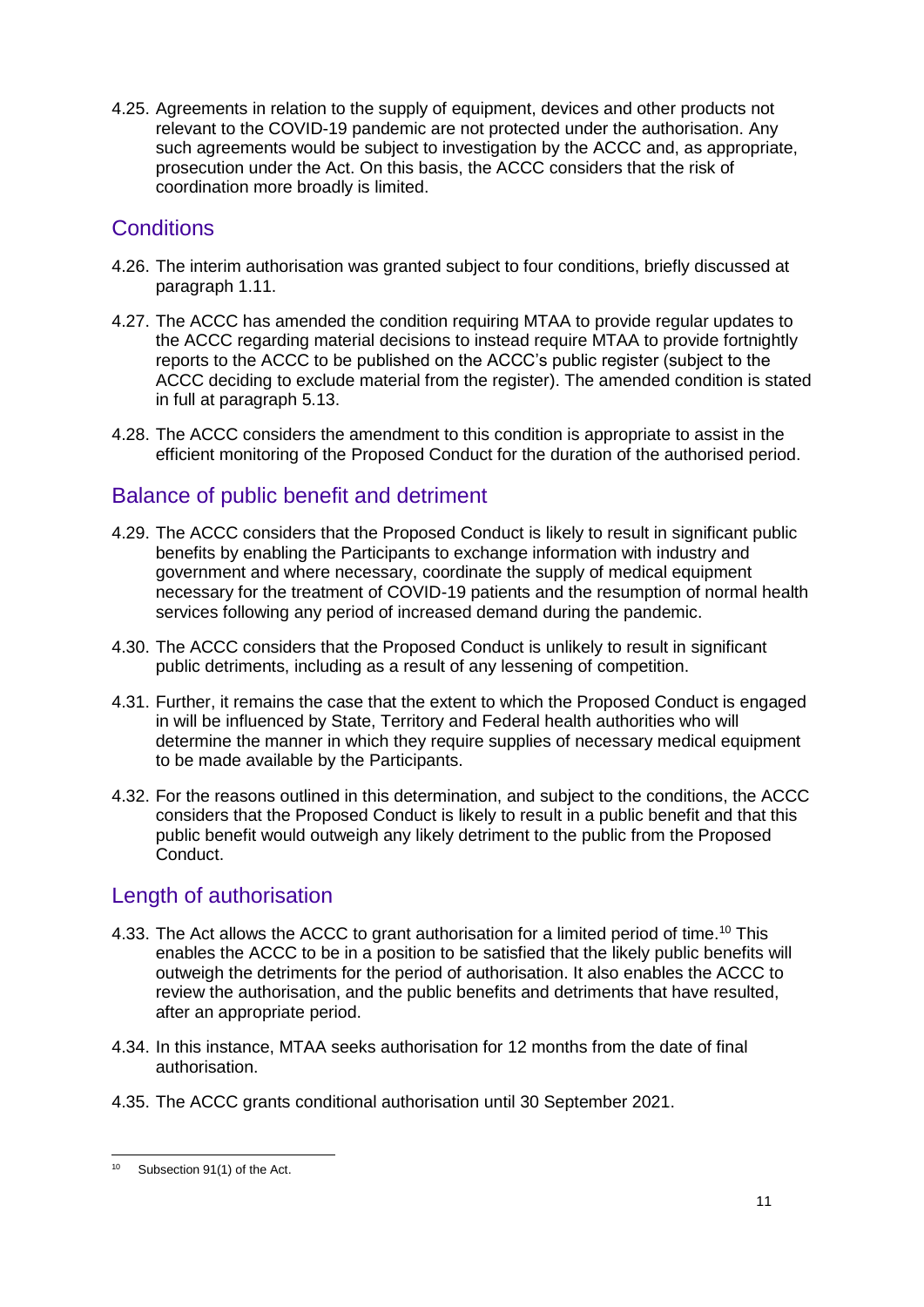# 5. Determination

# The application

- 5.1. On 24 March 2020, MTAA lodged application AA1000479 with the ACCC, seeking authorisation under subsection 88(1) of the Act. The application was amended on 14 April 2020.
- 5.2. MTAA sought authorisation to enable Participants to implement what it refers to as a coordinated strategy in relation to the supply of medical equipment and related medical supplies in response to the COVID-19 pandemic.
- 5.3. A draft determination was made on 26 June 2020.

# The authorisation test

- 5.4. Under subsections 90(7) and 90(8) of the Act, the ACCC must not grant authorisation unless it is satisfied in all the circumstances that the Proposed Conduct is likely to result in a benefit to the public and the benefit would outweigh the detriment to the public that would be likely to result from the Proposed Conduct.
- 5.5. For the reasons outlined in this determination, the ACCC is satisfied, in all the circumstances, that the Proposed Conduct is likely to result in a benefit to the public and the benefit to the public would outweigh the detriment to the public that would result or be likely to result from the Proposed Conduct, including any lessening of competition.
- 5.6. Accordingly, the ACCC has decided to grant authorisation subject to the reporting conditions at paragraph [5.13.](#page-13-0)

# Conduct which the ACCC proposes to authorise

- 5.7. Subject to the conditions outlined at paragraph [5.13,](#page-13-0) the ACCC has decided to grant authorisation AA1000479 to enable the Participants to engage in the Proposed Conduct. However, the ACCC grants authorisation for the Proposed Conduct only insofar as it is directed to ensuring the supply of medical equipment and related medical supplies in response to the COVID-19 pandemic.
- 5.8. The ACCC grants conditional authorisation AA1000479 until 30 September 2021.
- 5.9. This determination is made on 10 September 2020.

## Conditions of authorisation

- 5.10. The ACCC may specify conditions in an authorisation.<sup>11</sup> The legal protection provided by the authorisation does not apply if any of the conditions are not complied with.<sup>12</sup>
- 5.11. The ACCC may specify conditions where, although the relevant public benefit test is met, without the conditions the ACCC would not be prepared to exercise its discretion in favour of the authorisation.<sup>13</sup>

<sup>11</sup> Section 88(3) of the Act.

<sup>12</sup> Section 88(3) of the Act.

<sup>&</sup>lt;sup>13</sup> Application by Medicines Australia Inc (2007) ATPR 42-164 at [133].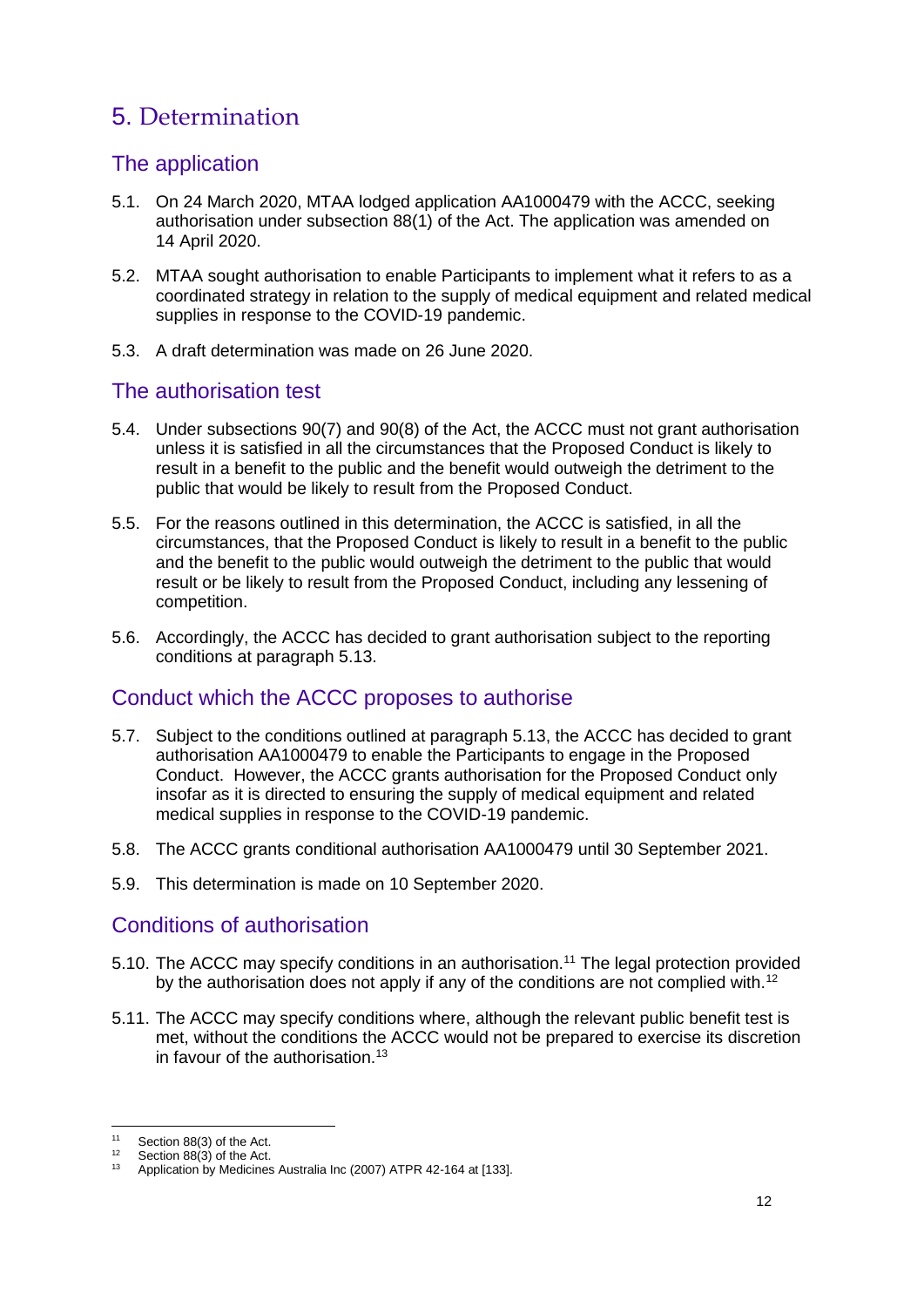- 5.12. In this instance, the ACCC has considered the possible circumstance where the COVID-19 pandemic, or the risks of the pandemic, do not significantly worsen in Australia, and the demand for medical equipment and related supplies remains relatively stable. In that circumstance the Proposed Conduct may result in less public benefit. Given the uncertainties, the ACCC considers it appropriate to specify reporting conditions in order to maintain an appropriate level of oversight.
- <span id="page-13-0"></span>5.13. The ACCC grants authorisation subject to the following conditions:

#### **(1) Reporting requirements**

- MTAA will provide fortnightly updates to the ACCC to be published on the ACCC's public register, subject to the ACCC deciding to exclude material from the register (the **Fortnightly Report**). The Fortnightly Report shall report on any meetings, discussions, developments and decisions in relation to the Proposed Conduct as the COVID-19 pandemic evolves. The Fortnightly Report must include, insofar as the following information has not already been provided in a previous Fortnightly Report:
	- o information regarding any meeting or discussion between two or more of the Participants relating to the Proposed Conduct, including:
		- the attendees at the meeting or discussion:
		- the agenda items of the meeting or discussion that are related to the Proposed Conduct;
		- **EXECT** any minutes of the meeting or discussion relating to the Proposed Conduct;
	- $\circ$  a brief description of any of the Proposed Conduct engaged in together with a brief explanation of how it is directed to ensuring the supply of medical equipment and related medical supplies in response to the COVID-19 pandemic; and
	- o any changes to the Participant group.

#### **(2) Provision of any further information**

 MTAA and any Participant must on request by the ACCC provide, within a reasonable timeframe, all information requested by the ACCC in relation to the Proposed Conduct.

# 6. Date authorisation comes into effect

6.1. This determination is made on 10 September 2020. If no application for review of the determination is made to the Australian Competition Tribunal, the authorisation will come into effect on 2 October 2020.

**Attachment A –** List of Participants.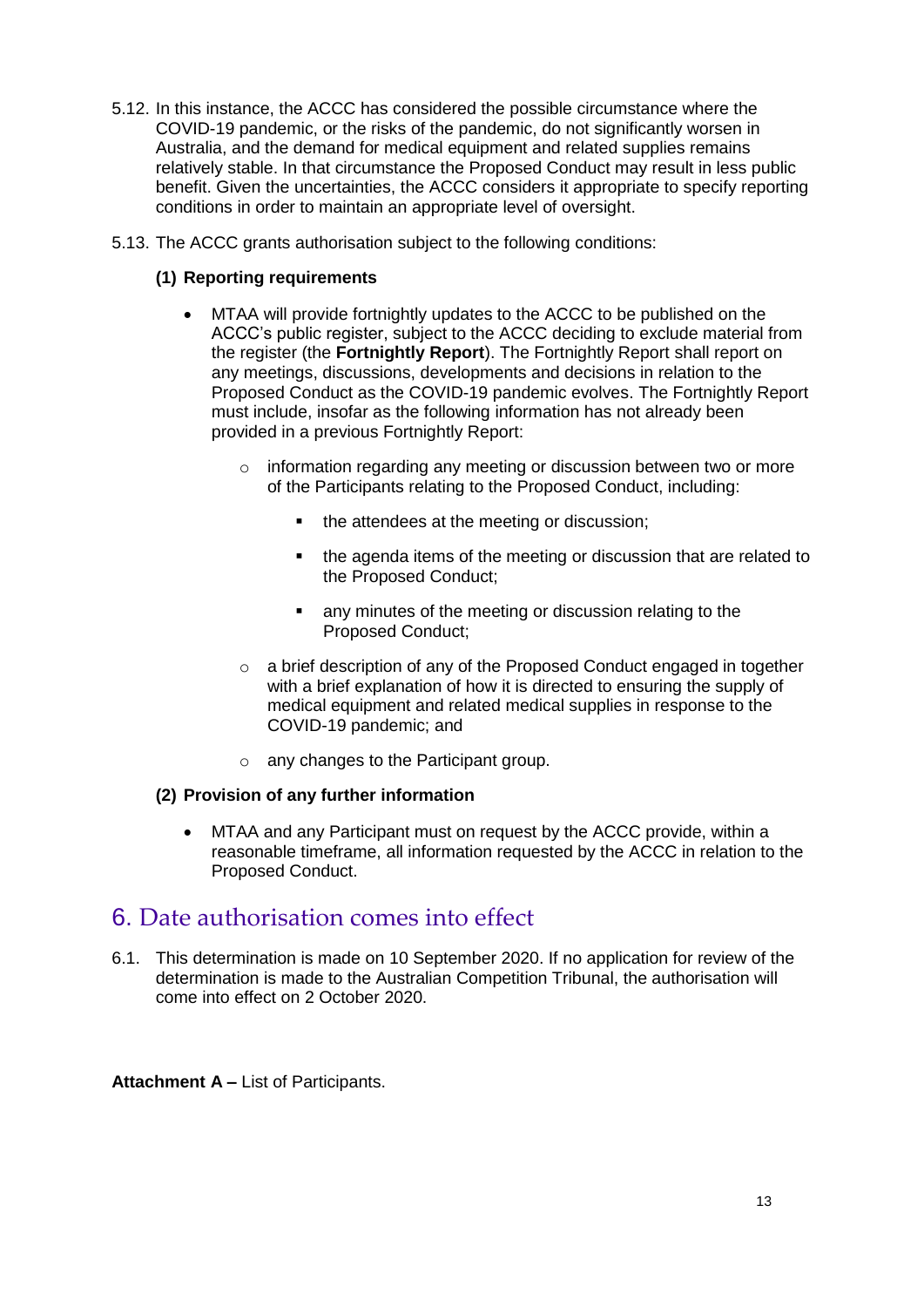#### **Attachment A**

#### **List of MTAA members and non-members**

| <b>MTAA</b> members                      |
|------------------------------------------|
| 3D-Matrix Medical Technology Pty Ltd     |
| 3DMEDiTech                               |
| 3DMorphic Pty Ltd                        |
| 3M Australia Pty Ltd                     |
| Abbott [Vascular] Australasia            |
| Abbott Medical Australia Pty Ltd         |
| Alcon Laboratories (Australia) Pty Ltd   |
| Allergan Australia Pty Ltd               |
| AlphaXRT Ltd                             |
| Amplifon Australia                       |
| Analytica Pty Ltd                        |
| <b>APNE Surgical Pty Ltd</b>             |
| Australasian Medical & Scientific Ltd    |
| Australian Dermatology Equipment         |
| Avanos Medical Australia Pty Ltd         |
| B Braun Australia Pty Ltd                |
| Bard Australia Pty Ltd                   |
| Bausch & Lomb (Australia) Pty Limited    |
| <b>Baxter Healthcare Pty Ltd</b>         |
| Biotronik Australia Pty Ltd              |
| <b>Boston Scientific Pty Ltd</b>         |
| Brainlab Australia Pty Ltd               |
| ConMed Australia                         |
| Cook Australia Pty Ltd                   |
| Corin (Australia) Pty Ltd                |
| Culpan Medical Australia Pty Ltd         |
| Device Technologies Australia Pty Ltd    |
| <b>Edwards Lifesciences Pty Ltd</b>      |
| Elekta Pty Ltd                           |
| Exactech Australia                       |
| Fresenius Kabi Australia Pty Ltd         |
| Fresenius Medical Care Australia Pty Ltd |
| Gamma Gurus Gel Works Pty Ltd            |
| <b>Getz Healthcare Pty Ltd</b>           |
| Grey Innovation                          |
| Hemideina Hillrom PTY LTD                |
| Hologic (Australia) Pty Ltd              |
| <b>Horten Medical</b>                    |
| Johnson & Johnson Medical Pty Ltd        |
| KLS Martin Australia Pty Ltd             |
| Laminar Air Flow Pty Ltd                 |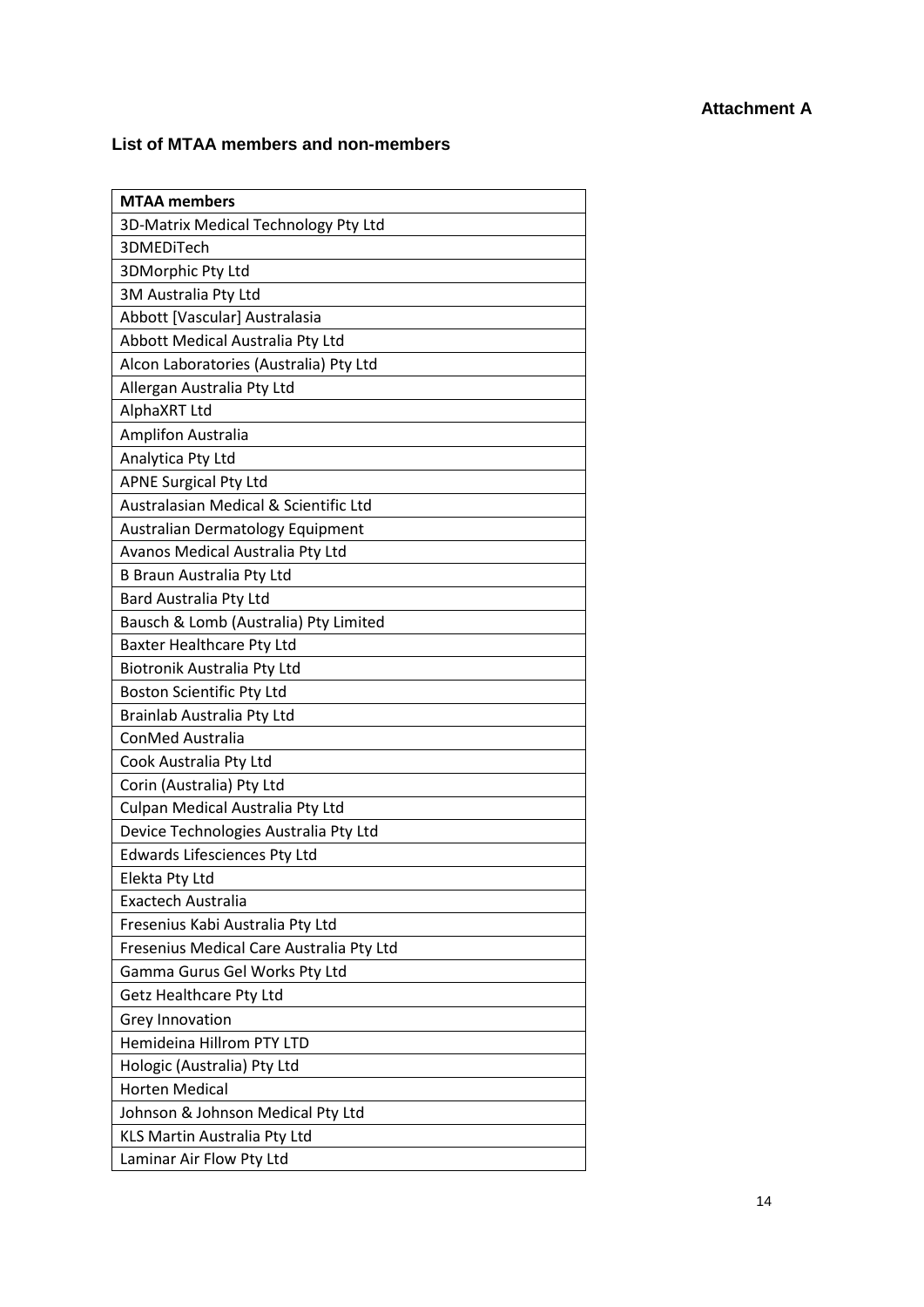| LifeHealthcare Pty Ltd                     |
|--------------------------------------------|
| LivaNova Australia Pty Ltd                 |
| Materialise Australia Pty Ltd              |
| Medacta Australia Pty Ltd                  |
| MED-EL Implant Systems Australasia Pty Ltd |
| Medical Specialties Australia Pty Ltd      |
| Medigroup Australia Pty Ltd                |
| Medi Press Medtronic Australasia Pty Ltd   |
| MicroPort CRM Pty Ltd                      |
| Molnlycke Healthcare                       |
| NeedleCalm Pty Ltd                         |
| Nevro Medical Pty Ltd                      |
| NL-Tec Pty Ltd                             |
| Olympus Australia Pty Ltd                  |
| Paragon Therapeutic Technologies           |
| Prism Surgical Designs Pty Ltd             |
| Roche Diabetes Care Australia Pty Ltd      |
| Smiths Medical Australasia Pty Ltd         |
| Spectrum Surgical Pty Ltd                  |
| Stryker Australia Pty Ltd                  |
| Teleflex Medical Australia Pty Ltd         |
| Terumo Australia Pty Ltd                   |
| Tomi Australia Pty Ltd                     |
| Tresmine Pty Ltd t/a Circuitwise           |
| Tunstall Australasia Pty Ltd               |
| Varian Medical Systems Australasia Pty Ltd |
| Vision RT Australia Pty Ltd                |
| W. L. Gore and Associates (Aust) Pty Ltd   |
| Wright Medical Australia                   |
| Zimmer Biomet                              |
| <b>Non-member participants</b>             |
| ResMed Pty Ltd                             |
| Draeger Australia Pty Ltd                  |
| GE Healthcare Australia Pty Limited        |
| Philips Healthcare Australia               |
| Australian Business Mobiles (NSW) Pty Ltd  |
| <b>Whiteley Corporation Pty Ltd</b>        |
| Mo Milling Pty Ltd                         |
| Multigate Medical Products Pty Ltd         |
| Mun Australia Pty Limited                  |
| Australian Safety Wholesalers Pty Ltd      |
| Enztec                                     |
| iSmile Group                               |
| Vapotherm Inc.                             |
| Fisher & Paykel Healthcare                 |
| <b>ZOLL Medical Australia</b>              |